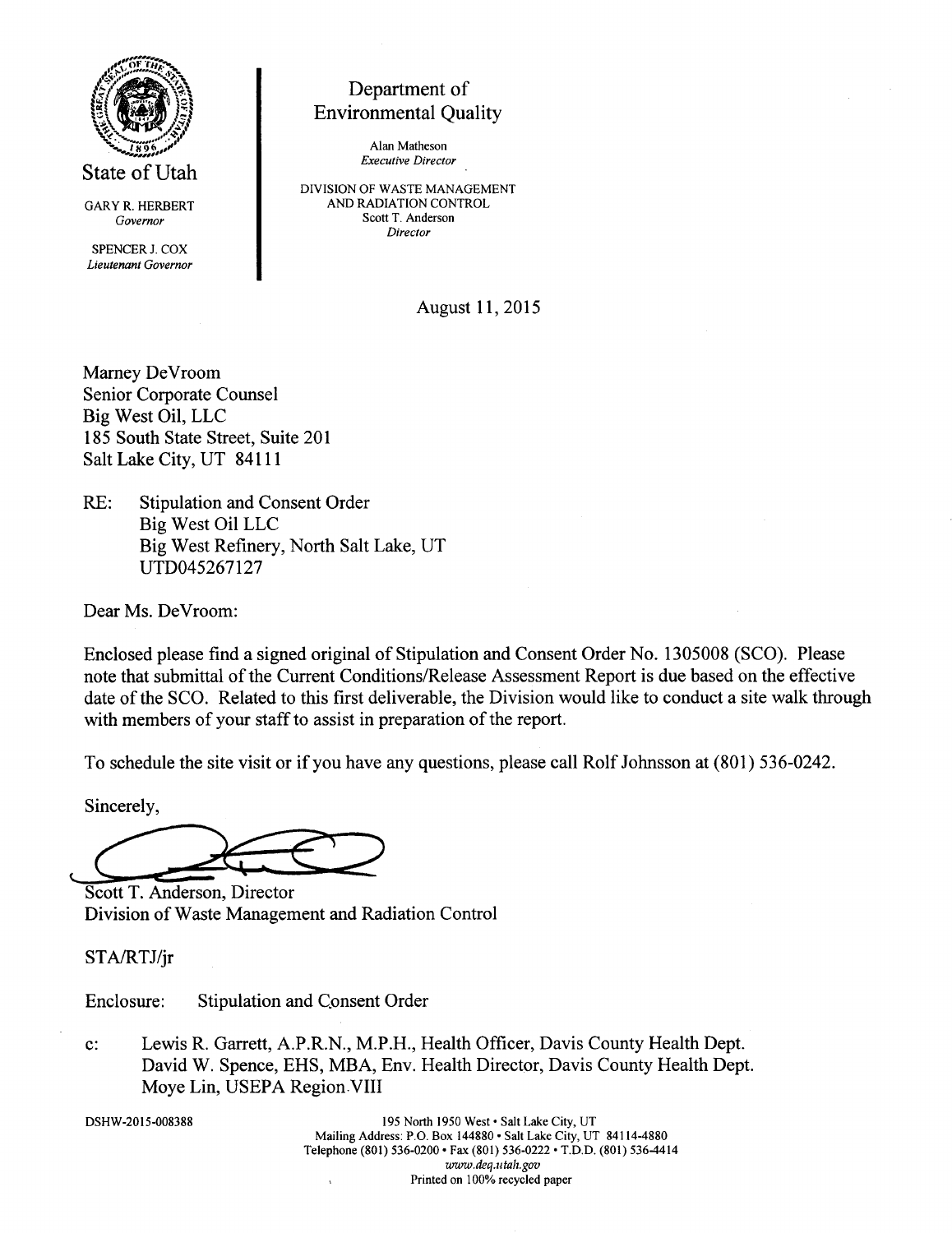$-000000-1$ 

| In the Matter of         | ٠ | STIPULATION AND      |
|--------------------------|---|----------------------|
| Big West Oil LLC         |   |                      |
| <b>Big West Refinery</b> | ٠ | <b>CONSENT ORDER</b> |
| North Salt Lake, Utah    |   |                      |
| EPA ID No. UTD045267127  | ٠ | No. 1305008          |

--- oooOooo---

This STIPULATION AND CONSENT ORDER ("Order") is issued by the Director of the Division of Waste Management and Radiation Control ("Director") pursuant the Utah Solid and Hazardous Waste Act ("the Act"), Utah Code Annotated  $§$  19-6-101, et seq.

#### **JURISDICTION**

l. The Big West Refinery, owned and operated by Big West oil LLC, is subject to the provisions of the Utah Solid and Hazardous Waste Act, Utah Code Annotated, Title 19, Section 6. In accordance with Utah Code Annotated  $\S$  19-6-112, the Director is authorized to issue this Order. The Director and Big West Oil are parties to this Order.

#### FINDINGS

- Big West Oil LLC ("BWOL") operates the Big West Refinery (the "Refinery") located at 333 West Center Street, North Salt Lake, Utah. 2.
- BWOL is a "person" as defined in Utah Code Annotated \$19-l-103(4) and is subject to all applicable provisions of the Act and R315 of the Utah Administrative Code (the Rules). 3.
- BWOL generates listed and characteristic hazardous wastes as defined in the Act and the Rules and is classified as a large quantity generator. Currently, the 2013 Biennial Report identified the Refinery generating D001, D002, D004, D005, D006, D007, D00g, D009, D011, D018 F037, F038, K048, K051, K169, K170, K171, and U019. All hazardous wastes generated from refining operations are transported to off-site, permitted facilities for treatment and/or disposal. 4.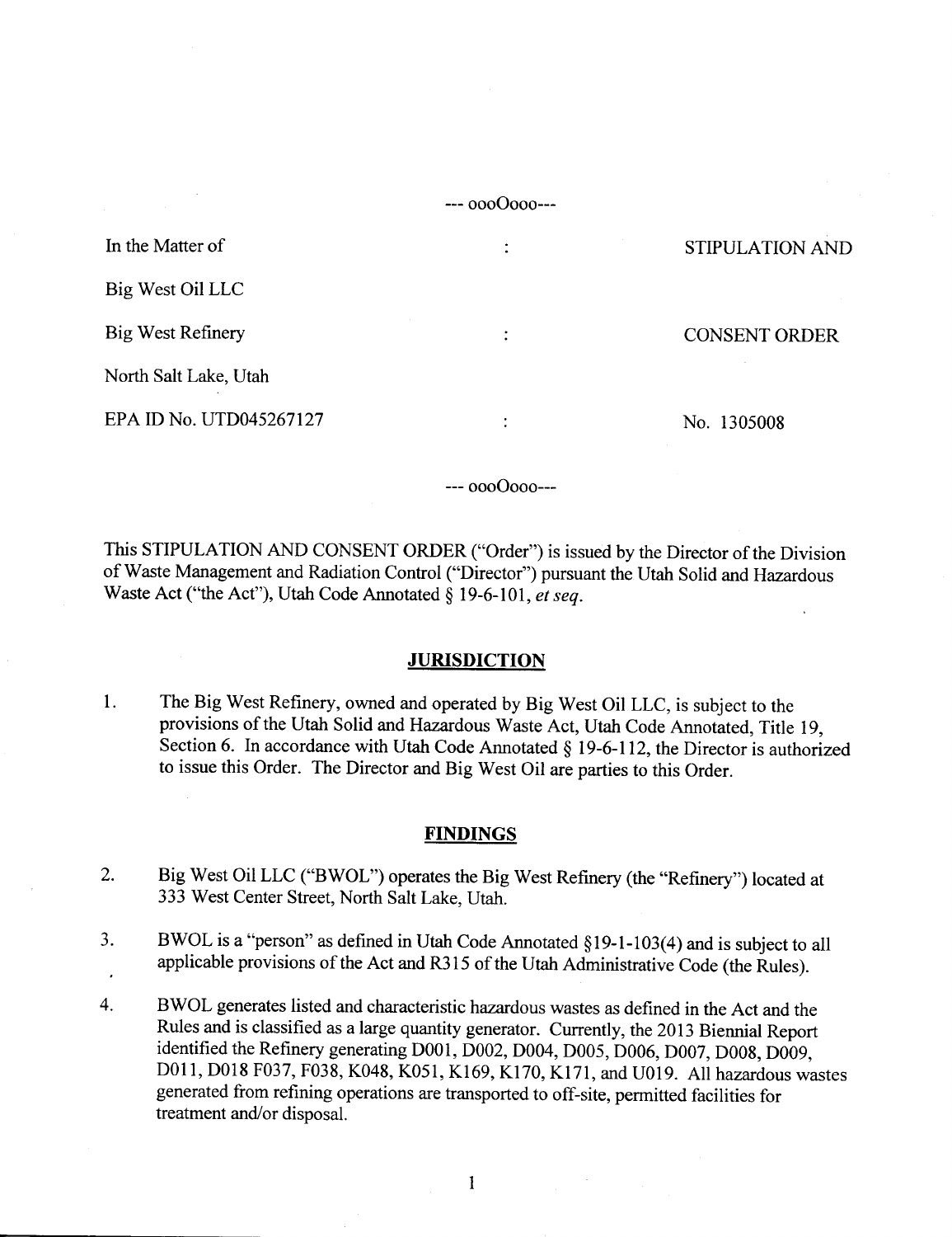- 5. Husky Oil Corporation ("Husky"), a former owner and operator of the Refinery, operated a land treatment unit known as the Land Treatment Area ("LTA") from 1962 to 1982. The LTA was operated as a hazardous waste management unit pursuant to "interim status" requirements under the federal Resource Conservation and Recovery Act. Based on the manner in which the LTA was closed, pursuant to Utah Admin. Code R315-7-14, BWOL is classified as a treatment, storage and disposal facility for purposes of post-closure care for the LTA.
- On August 1, 1985, Husky submitted a Closure/Post-Closure Plan for the LTA to the Utah Department of Health. The Executive Secretary of the Utah Hazardous Waste Control Board approved the Closure/Post-Closure Plan on June 17,1986. 6.
- Big West Oil Company ("BWOC"), a corporate predecessor to BWOL, purchased the Refinery from Husky on December 31, 1985 and continued to operate the Refinery until July 27,1998, when BWOC changed its corporate structure and name to Big West Oil, LLC. 7.
- BWOL is the current owner and operator of the Refinery. On October 31, 1986, BWOC completed closure of the LTA and certified closure on November 18, 1986. On November 24,1986, a deed notification of closure was filed with the Davis County Recorder and Planning Commission. 8.
- Closure of the LTA did not meet the standards for closure by removal or decontamination as required by Utah Admin. Code R315-3-1.1(e)(5) or (6). Thus, BWOL is required to have a post-closure permit or an enforceable document in lieu of a post-closure perrnit for the LTA. To date, a post-closure permit or an enforceable document in lieu of a post-closure permit has not been issued for the LTA. 9.
- In 2011, the Division and BWOL agreed to evaluate whether closure of the LTA could be addressed through risk-based closure. As part of the evaluation, BWOL provided a Sampling and Analysis Plan ("SAP") and Quality Assurance Project Plan ("QAPP") for sampling potential residual soil and groundwater contamination associated with the former LTA operations. BWOL prepared a risk assessment based on the collected sampling data. A Risk Assessment Report ("RAR") submitted in September of 2013 indicated that the LTA met the criteria for an industrial risk-based closure in accordance with Utah Admin. Code R315-101. Based on a review of the report, the Director approved the RAR on September 27,2013. 10.
- BWOL is obligated to address corrective action responsibilities pursuant to Utah Admin. Code R3l5 -8-6.12. BWOL shall undertake the investigation and corrective action (if necessary) for the Solid Waste Management Units ("SWMUs") and Areas of Concerns (AOCs) identified at the Refinery according to the terms of this Order. A SWMU is any discemible unit at the Refinery at which solid wastes have been placed at any time, irrespective of whether the unit was intended for the management of solid or hazardous waste. Such units include any area at the Refinery at which solid wastes have been routinely and systematically released. An Area of Concern includes any area having a probable release of ahazardous waste or hazardous constituent which is not from a 11.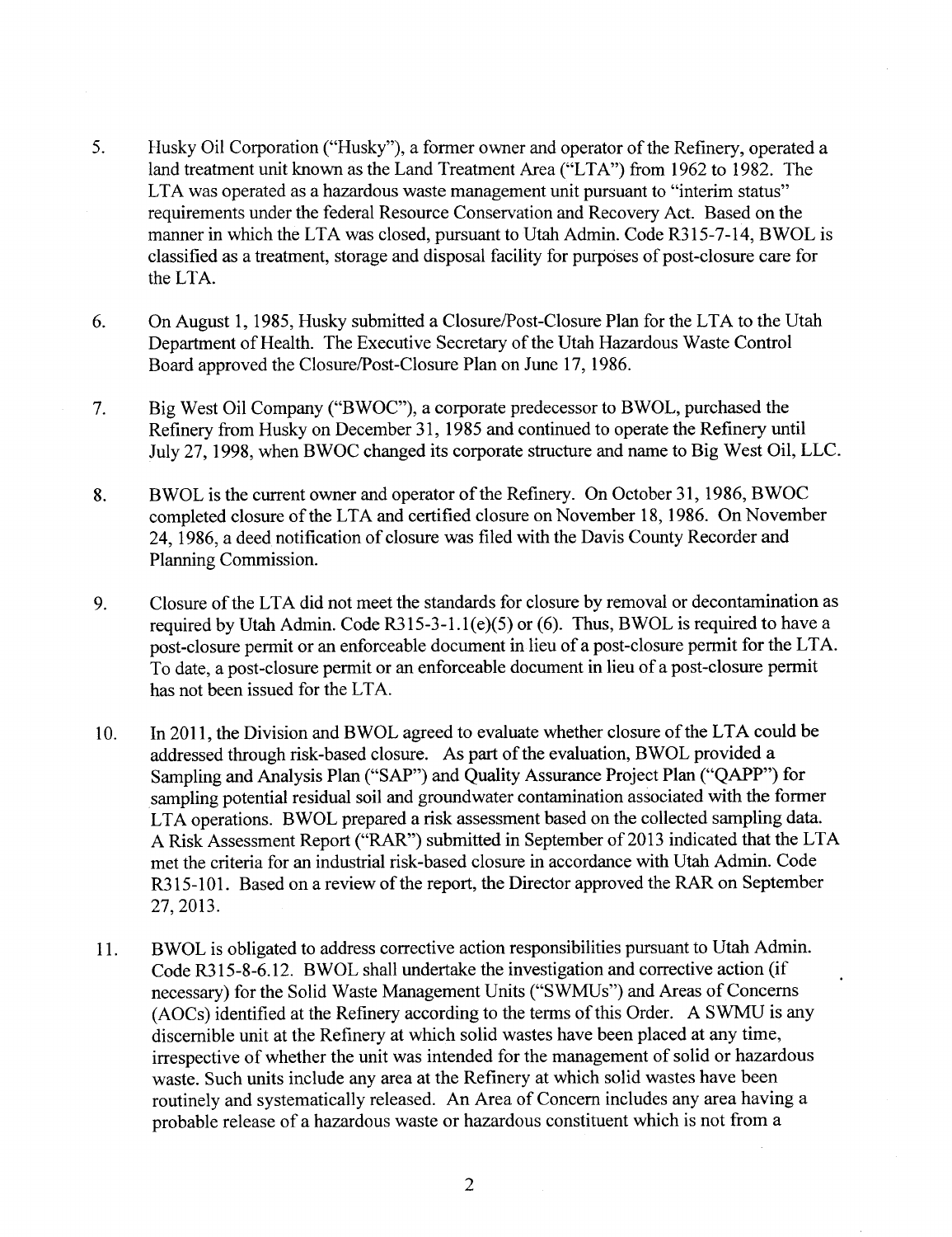SWMU and is determined by the Director to pose a current or potential threat to human health or the environment. The list of SWMUs and AOCs are provided in Table l.

12. BWOL shall also address, in the same manner, any newly identified SWMUs or AOCs discovered at the Refinerv after the effective date of this Order.

## CONSENT ORDER

Based on the foregoing Findings, the Director and BWOL hereby agree as follows:

#### Submittal Review and Approval Process

- 13. All work plans and reports listed in Table 2, including any revisions or modifications, shall require the Director's written approval. BWOL shall submit to the Director for review, all submittals, notices, work plans, reports and data presentations, or other documents pursuant to this Order which discuss, describe, demonstrate, or support findings to demonstrate compliance with requirements of this Order. All submittal pursuant to this Order shall be certified by a responsible BWOL corporate officer as specified in Utah Admin. Code R3 l5-  $3-2.2(d)(1)$ .
- 14. BWOL shall submit the required information, proposals, work plans, and reports for review and approval in accordance with the time frames specified in Table 2. The Director shall provide written approval, disapproval, or modification, or notice of intent to draft and approve, for each work plan, report, specification, schedule, or other documents as required by this Order.
- 15. The Director shall provide BWOL with comments associated with any disapproval. BWOL shall revise and resubmit any documents disapproved in accordance with the written comments and the time frames specified by the Director. The Director may directly modify and approve any submitted document which fails to meet the provisions of Utah Admin. Code R3l5-8-6.12.
- Any modification for a prior approved work plan, schedule, or other document must be authorized by the Director in writing. Where opportunity for review and approval is provided, BWOL shall not proceed with the proposed activity unless and until written approval has been granted by the Director. 16.
- Implementation of any work plan, site management plan, or corrective action plan shall not occur prior to BWOL receiving the Director's written authorization. No informal advice, guidance, suggestions, or comment by the Division regarding reports, plans, specifications, schedules, or any other document submitted by BWOL shall be construed as authorization nor considered binding on either party until BWOL has obtained approval in writing from the Director. 17.

3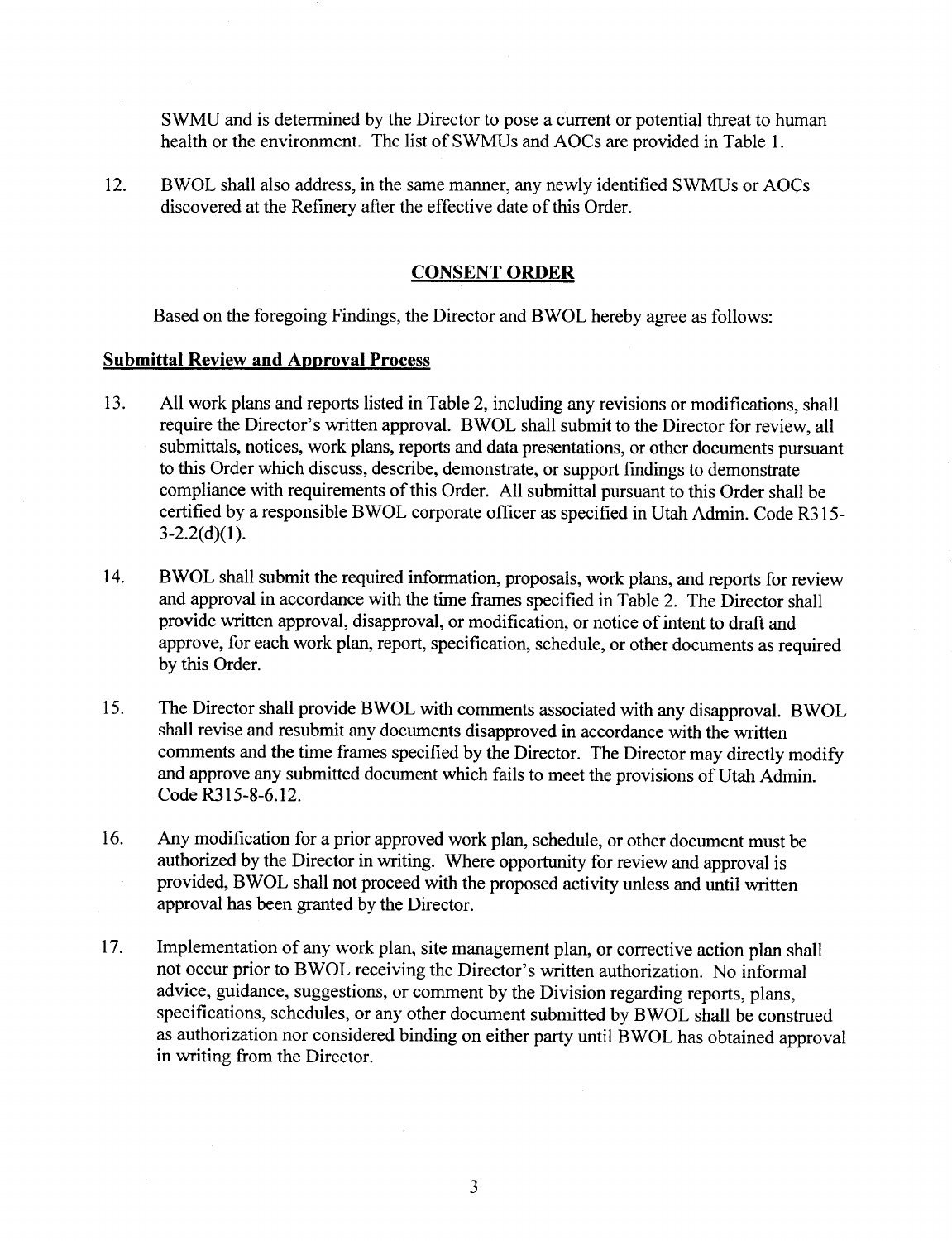- 18. Any report, work plan, specification or schedule approved by the Director, including those drafted by the Division shall be automatically incorporated in this Order upon such written approval.
- 19. Within thirty (30) days of approval of any document or as specified in the written approval, BWOL shall commence work to implement the tasks required by such document in accordance with the standards, specifications and schedule set forth in the document.

## Current Conditions / Release Assessment

- 20. BWOL shall submit a Current Conditions / Release Assessment ("CCRA") report in accordance with the U.S. Environmental Protection Agency's ("EPA") RCRA Corrective Action Plan (CAP, ASWER Directive 9902-2A, May 1994). The CCRA shall evaluate the SWMUs and AOCs listed in Table 1, attached to this Order, and provide information concerning any other Refinery releases. The CCRA can be utilized to tailor an effective RFI Work Plan by grouping adjacent SWMUs with similar constituents and media impacts.
- 21. The CCRA identified in Paragraph 20, shall detail past and existing conditions, and shall include a site conceptual model to assist the Director in determining the need for future investigations and corrective action activities regarding SWMUs and AOCs. The CCRA shall provide a description of current conditions, facility background, history, geographical information, and descriptions of each SWMU listed in Table I (as applicable), unit uses, dates of operation, types/quantities of all waste/products handled there and information on known or suspected releases throughout the Refinery, potential contamination sources, potential contamination pathways, potential receptors, and summary of previous field work (e.g., remediation at the time of occrurence, subsequent interim measures, or other studies conducted).

# RCRA Facility Investigation of SWMUs and AOCs

- 22. BWOL shall conduct a RFI in accordance with the compliance schedule listed in Table 2 for the SWMUs and AOCs listed in Table l.
- 23. Discoveries made during the course of groundwater monitoring, field investigation or environmental auditing conducted in accordance with this Order, or other facility activities which indicate that hazardous waste or hazardous constituents have been released from a SWMU shall be reported in writing as specified in Table 2. Such releases may include those already documented or newly identified SWMUs and AOCs.
- 24. BWOL shall retain all RFI raw data, such as laboratory Quality Assurance/Quality Control ("QA/QC") reports, field notes, photographs, instrument calibrations, maintenance records, drilling logs, bench-scale or pilot-scale data, and other supporting information gathered or generated during RFI activities in the operating record at the facility throughout the corrective action investigation.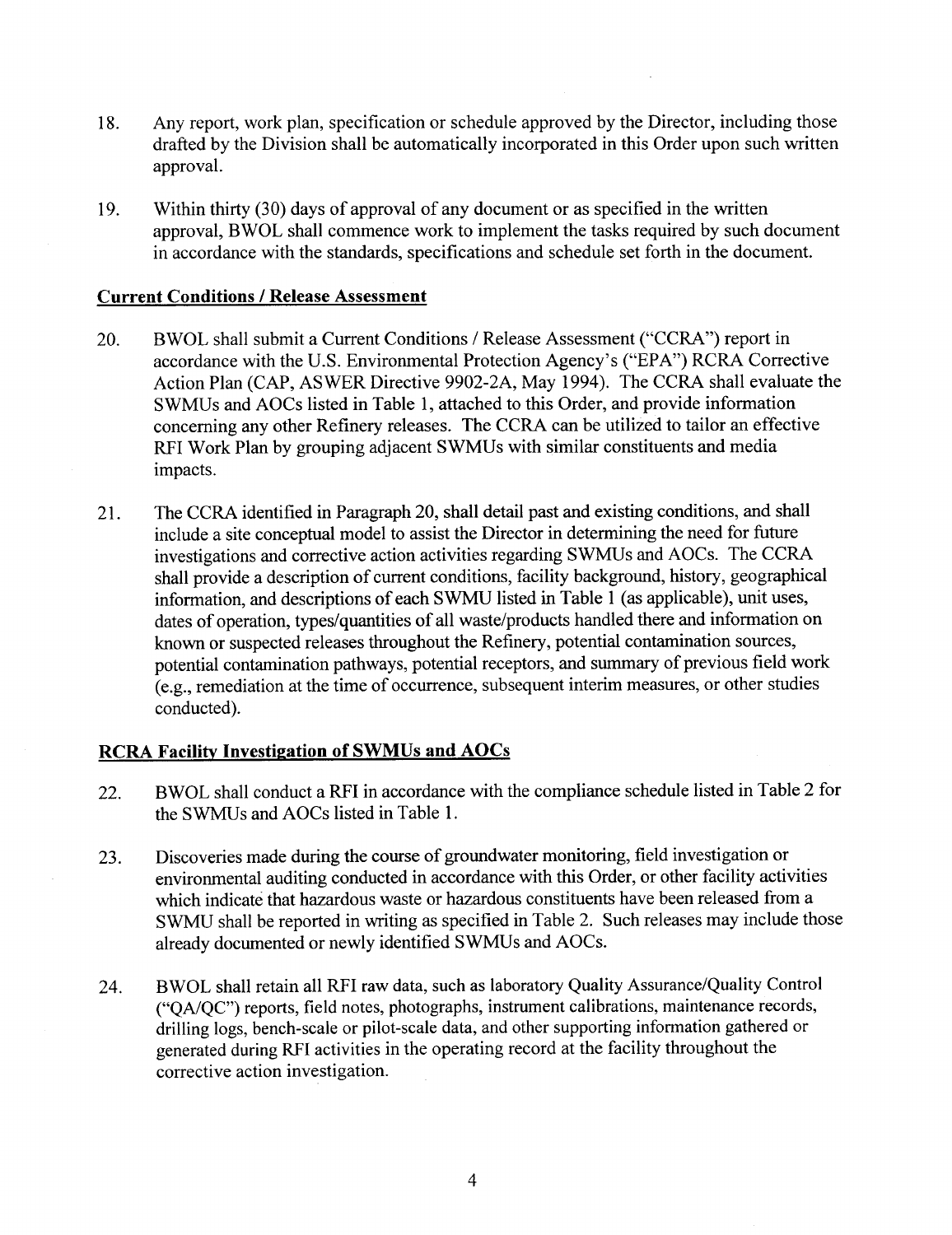- 25. BWOL shall analyze its samples at a laboratory certified by State of Utah for the constituents and analyical methods listed in the RFI Work Plan. If an analysis is performed for constituents for which State of Utah certification is unavailable, the laboratory shall provide quality control/quality assurance data sufficient to assess the validity of the data as specified in the RFI Quality Assurance Project Plan ("QAPP"). BWOL shall inform the laboratory in writing that it must operate under the conditions set forth in work plans and this Order.
- BWOL shall conduct the RFI to determine the nature and extent of known and suspected releases of hazardous waste(s) or hazardous constituents from the SWMUs listed in Table 1. The RFI's description of the nature and extent of all contamination shall include the vertical and horizontal extent of contamination, potential receptors, and contaminant migration pathways. The investigation shall characteize sources of contamination and determine the distribution, concentration and fate of contaminants to demonstrate compliance with Utah Admin. Code R315-8-6.12. The RFI shall also characterize the environmental setting, including geology, hydrogeology, soils, surface water, sediment, and air. 26.
- The RFI may be conducted in two or more phases, which shall be identified as Phase I, Phase II, and Phase III, etc. RFI activities. Each Phase RFI Work Plan shall detail investigation activities and objectives, and shall be based on guidance in EPA Directive Number 9502.00-6D, EPA 530/SW89-031 (Volumes I - IV). 27.
- BWOL shall establish project Data Quality Objectives ("DQOs") criteria as outlined by EPA Guidance on Systematic Planning Using Data Quality Objectives Process (EPA/240/B-06/001) to determine data needs and decisions for the RFI. The DQOs are necessary to ensure collection of data of appropriate quantity and quality. 28.
- BWOL shall submit a Phase I RFI Work Plan to the Director as specified in Table 2, for review and written approval by the Director. The purpose of the Phase I RFI Work Plan is to detail investigation activities and objectives to determine if contamination exists at each SWMU. The Phase I RFI Work Plan shall detail procedures and activities for monitoring, sampling, testing, reporting and analysis. Upon approval by the Director, BWOL shall perform the Phase I RFI Work Plan activities as specified in the approved work plan. The Phase I RFI Work Plan shall, at a minimum, contain the following: 29.
	- a. Project Management Plan,
	- b. Data Collection Quality Assurance / Quality Control plan,
	- Data Management Plan, c.
	- Phase I RFI Work Plan Schedule, d.
	- RFI Health and Safety Plan, and e.
	- Community Relations Plan. f.
- Upon completion of the Phase I RFI Work Plan activities, BWOL shall submit a Phase I RFI Final Report to the Director as specified in Table 2. This report shall describe activities conducted to fulfill the requirements of the approved Phase I RFI Work Plan and shall be of adequate technical quality to evaluate whether a release of hazardous waste or hazardous constituents has occurred at each SWMU or AOC. BWOL may submit a petition to the 30.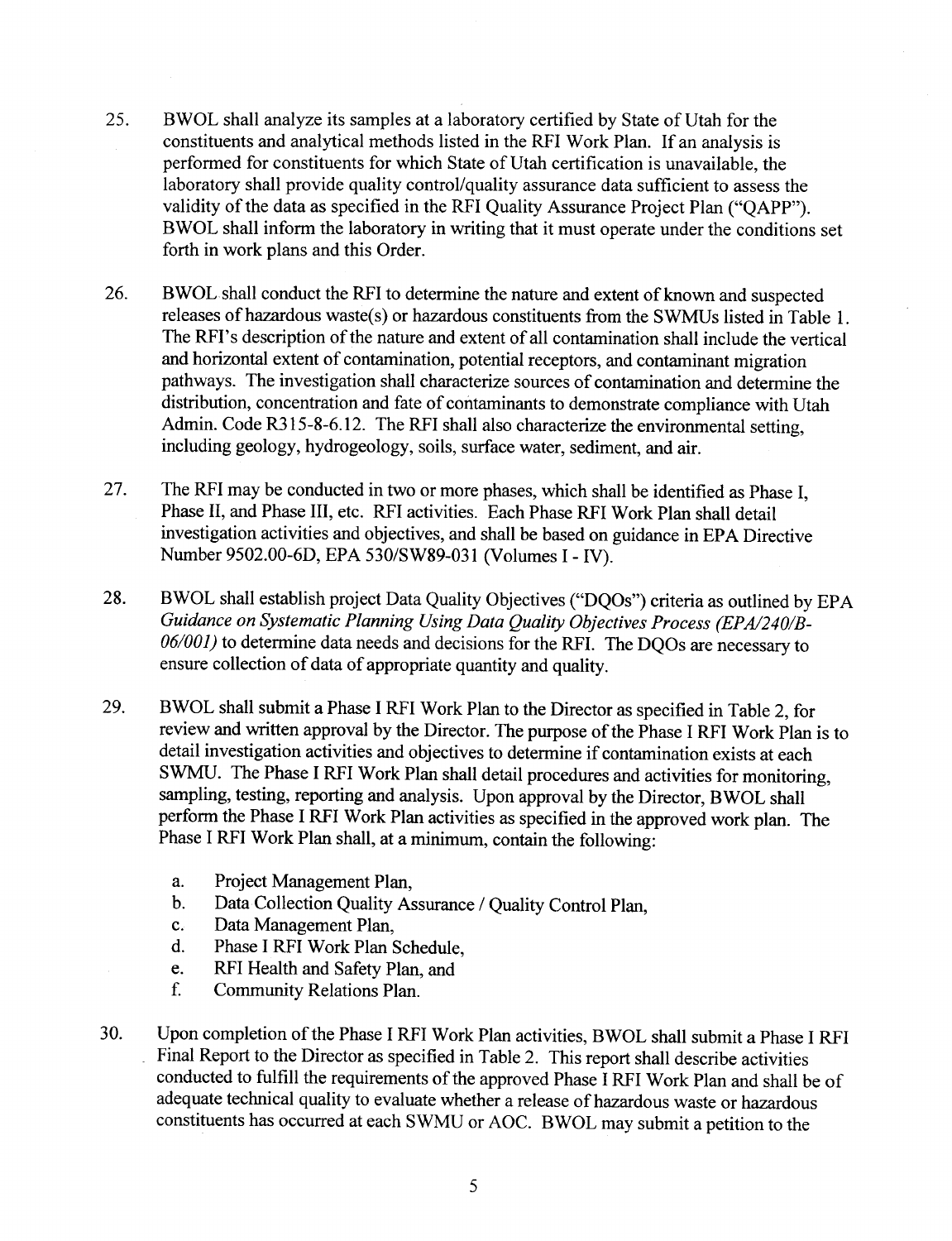Director for No Further Action ("NFA") for any SWMU if the Phase I RFI Final Report demonstrates that a release has not occurred or demonstrates that the release meets the residential human health risk-based standards of Utah Admin. Code R315-101.

- 31. BWOL shall submit a Phase II RFI Work Plan to the Director as specified in Table 2 for all SWMUs and AOCs that the Phase I RFI Final Report indicates contamination exists. The purpose of the Phase II RFI Work Plan is to define the nature and extent of contamination at each SWMU. If warranted, the Phase II RFI Work Plan shall specify procedures to be used to establish site background levels. The Phase II RFI Work Plan shall detail procedures and activities for monitoring, sampling, testing, reporting and analysis to meet the RFI requirements specified in Paragraph24. All RFI procedures and activities shall adhere to and consider the established DQOs referenced in Paragraph 28. The Phase II RFI Work Plan shall, at a minimum, contain the following:
	- a. Project Management Plan,
	- b. Data Collection Quality Assurance Project Plan (QAPP),
	- c. Project Data Management Plan,
	- d. Characterization of the Environmental Setting,
	- e. Source Characterization
	- Contamination Characterization, f.
	- g. Project Risk Assessment Characterization Plan,
	- h. Phase II RFI Work Plan Schedule,
	- RFI Health and Safety Plan, and i.
	- Community Relations Plan. j.
- Upon the Director's written approval of the Phase II RFI Work Plan, BWOL shall implement the work plan. The approved Phase II RFI Work Plan shall include a schedule that describes timeframes, including the requirement to provide advance notice to the Director prior to conducting field activities and sampling events.  $32.$
- Upon completion of the Phase II RFI Work Plan activities, BWOL shall submit to the Director for written approval a Phase II RFI Final Report as specified in Table 2. This report shall describe activities conducted to fulfill the requirements of the approved Phase II RFI Work Plan and shall be of adequate technical quality to support the development and evaluation of subsequent documentation and the associated recommendation(s). 33.
- The RFI Phases may be combined into one Phase or extend to multiple Phases, provided that all of the components listed in Paragraphs 29 and 31 shall be submitted to the Director as specified in Table 2, all RFI procedures and activities shall adhere to established DQO referenced in Paragraph 28, and all requirements set forth in Paragraph 22 through 33 are met. 34.
- Based on the results of the approved final Phase RFI Final Report, BWOL shall recommend the following potential courses of action or a combination thereof for each SWMU and AOC at the Refinery: 1) petition the Director for no-further-action if constituent concentrations are non-detectable or are below preapproved background levels; 2) closure by removal; or 3) risk-based closure. 35.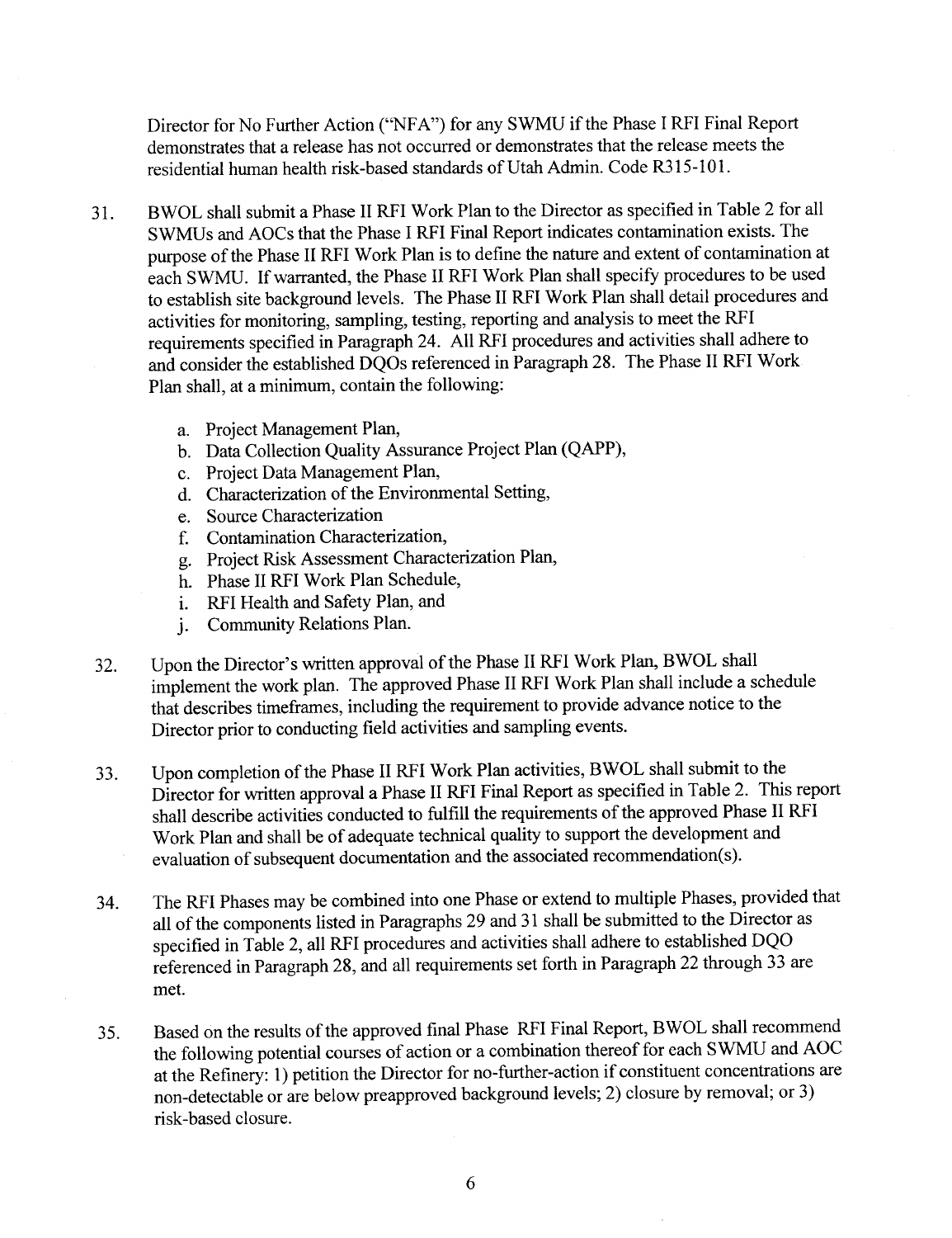# Determinations of No Further Action

36. Based on the results presented in the Phase I RFI Final Report, or Phase II RFI Final Report, or other relevant information, BWOL may submit one or more NFA petitions to the Director. Each petition must demonstrate that there has not been a release of hazardous waste and hazardous waste constituents from the SWMU or AOCs at the Refinery that poses a threat to human health or the environment. To be successful, each petition shall demonstrate that at least one of the following standards has been met: l) there has not been <sup>a</sup> release of hazardous constituents from the SWMU(s) or AOC(s) at the Refinery 2) a release(s) has been cleaned up by removal to non-detect or preapproved background levels or 3) the release(s) does not pose an unacceptable risk to human health or the environment in accordance with Utah Admin. Code R315-101. The Director shall review the petition and all other relevant information and approve or deny the petition. If the Director determines that the NFA standards have been met, he shall grant the requested petition in writing and no further management of these SWMUs is required by BWOL. If the Director denies the . petition, he shall provide BWOL with a written notice outlining the basis for the denial.

### Closure bv Removal

37. BWOL may choose to close individual SWMUs or AOCs by removing hazardous waste and hazardous waste constituents to non-detectable levels using preapproved analytical methods orto preapproved site-established background levels. If BWOL chooses to close by removal, then BWOL shall submit a Corrective Action Plan ("CAP") as specified in Table 2.

#### Risk Assessment

- 38. BWOL may address closure by assessing the risk to human health and the environment associated with any contamination that BWOL proposes to leave in place. These risks shall be assessed in a Risk Assessment Report ("RAR") conducted in accordance with Utah Admin. Code R315-101-5. BWOL shall submit the RAR to the Director for review and written approval. The risk for human health shall be determined using one or both standard exposure scenarios (residential or actual) as needed to determine site risk management options.
- 39. If the Director determines through a review of the assessment that the risk to human health present at the site is less than I X 10-6 for carcinogens and the hazard index is less than one for non-carcinogens, using the residential exposure scenario, then BWOL may submit a NFA petition.
- 40. If the Director determines through a review of the assessment that the risk to human health present at the site is greater than  $1 \times 10$ -6 for carcinogens or the hazard index is greater than one for non-carcinogens, using the residential exposure scenario, then BWOL shall submit a Site Management Plan ("SMP") as specified in Table 2.
- If the Director determines through a review of the assessment that the risk to human health present at the site is greater than I X 10-4 for carcinogens or the hazard index is greater than 41.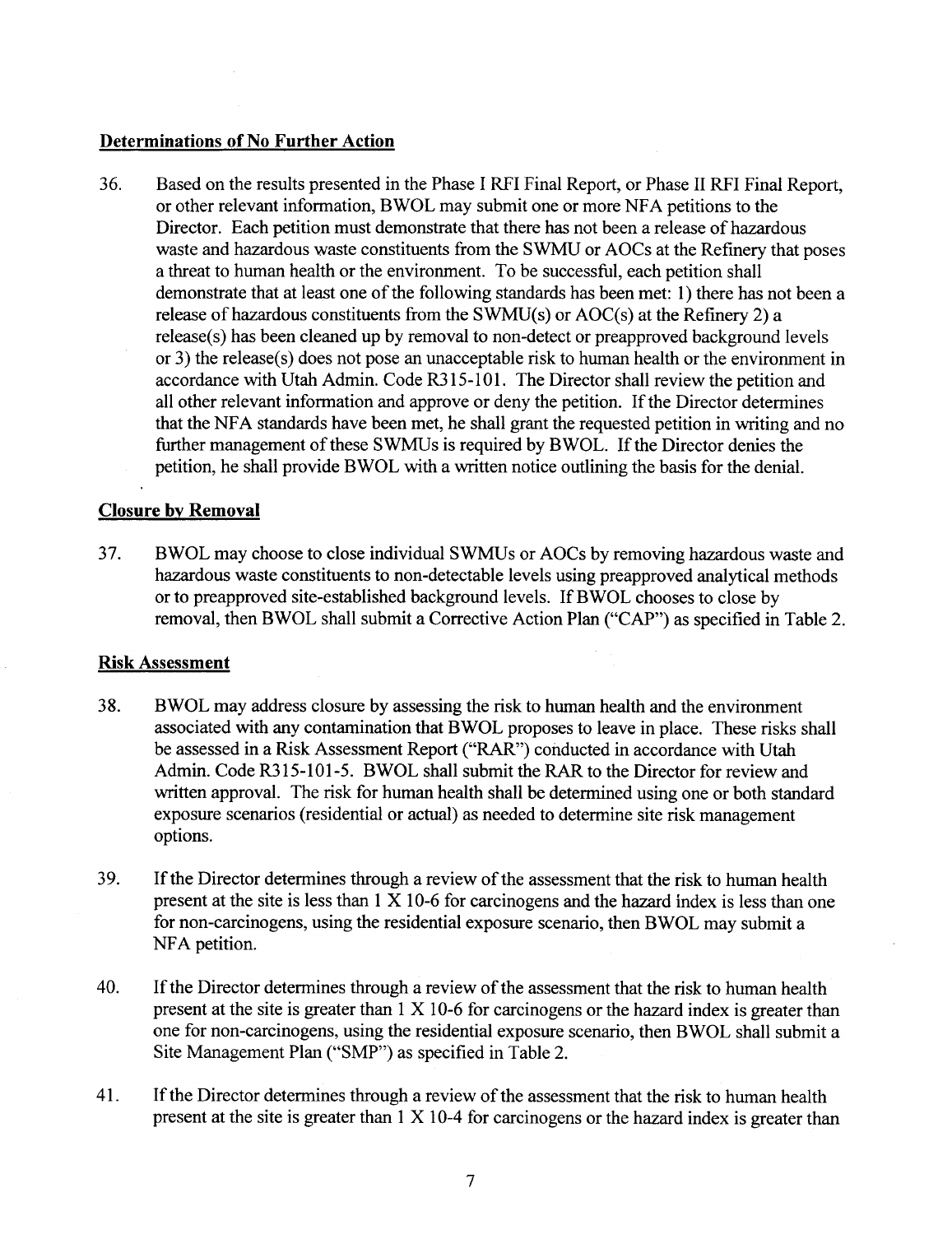one for non-carcinogens, using the actual exposure scenario, then BWOL shall submit a Corrective Action Plan ("CAP") as specified in Table 2.

# Site Management Plan

42. BWOL shall submit a SMP to the Director for written approval as specified in Table 2 for all SWMUs and AOCs where contamination will be left in place that presents a risk to human health or the environment. The SMP shall propose appropriate institutional controls (e.g., monitoring, environmental covenants, site security, or post-closure care) as determined on a case-by-case basis in accordance with the criteria in Utah Admin. Code  $\overline{R}315-101-1(b)(4)$ . The institutional controls may be reevaluated at a future date.

# **Financial Responsibility for Site Management**

- 43. The purpose of financial assurance in this Order is to ensure performance and payment for BWOL's entire obligation under the SMP required under this Order, and to provide financial responsibility for third-party injury or property damage in accordance with the requirements of this Order and Utah Admin. Code R315-8-8.
- 44. BWOL shall comply with the requirements of Utah Admin. Code R315-8-8 regarding cost estimate of all activities specified in the SMP. Requirements shall continue for the duration of this Order and shall include third-party costs, annual inflation adjustment and a change in the cost estimate when there has been a change in the required activities which result in an increase or decrease in the cost of such activities.
- 45. BWOL shall provide and maintain financial assurance for all activities specified in the SMP required pursuant to this Order as set forth in Utah Admin. Code R315-8-8. The wording of the financial assurance mechanism, at a minimum must comply with Utah Admin. Code R315-8-8 and shall be modified only as appropriate to reflect the fact that the mechanism is being used for all activities required by the SMP pursuant to this Order. The wording of BWOL's financial assurance and all associated cost estimates shall be submitted annually to the Director for review and approval.

# Corrective Action Plan

- 46. If a CAP is determined to be necessary, BWOL shall submit a CAP as specified in Table <sup>2</sup> to the Director for review and approval. The CAP shall address all SWMUs and AOCs that have been identified in the RAR to have had a release of hazardous waste or hazardous constituents and that have a level of risk greater than 1 X 10-4 for carcinogens or a Hazard Index greater than one for non-carcinogens based on the approved risk assessment conducted in accordance Utah Admin. Code R3l5-l0l-5.2(b)(2). A CAP may also be used to propose remediation for any SWMU or AOC which BWOL intends to clean close by removal of hazardous waste and hazardous constituents to non-detectable levels or to below preapproved background levels.
- 47. To the extent that contamination from any SWMU or AOC addressed in this Order, or approved Work Plan extends to property not owned or controlled by BWOL, BWOL shall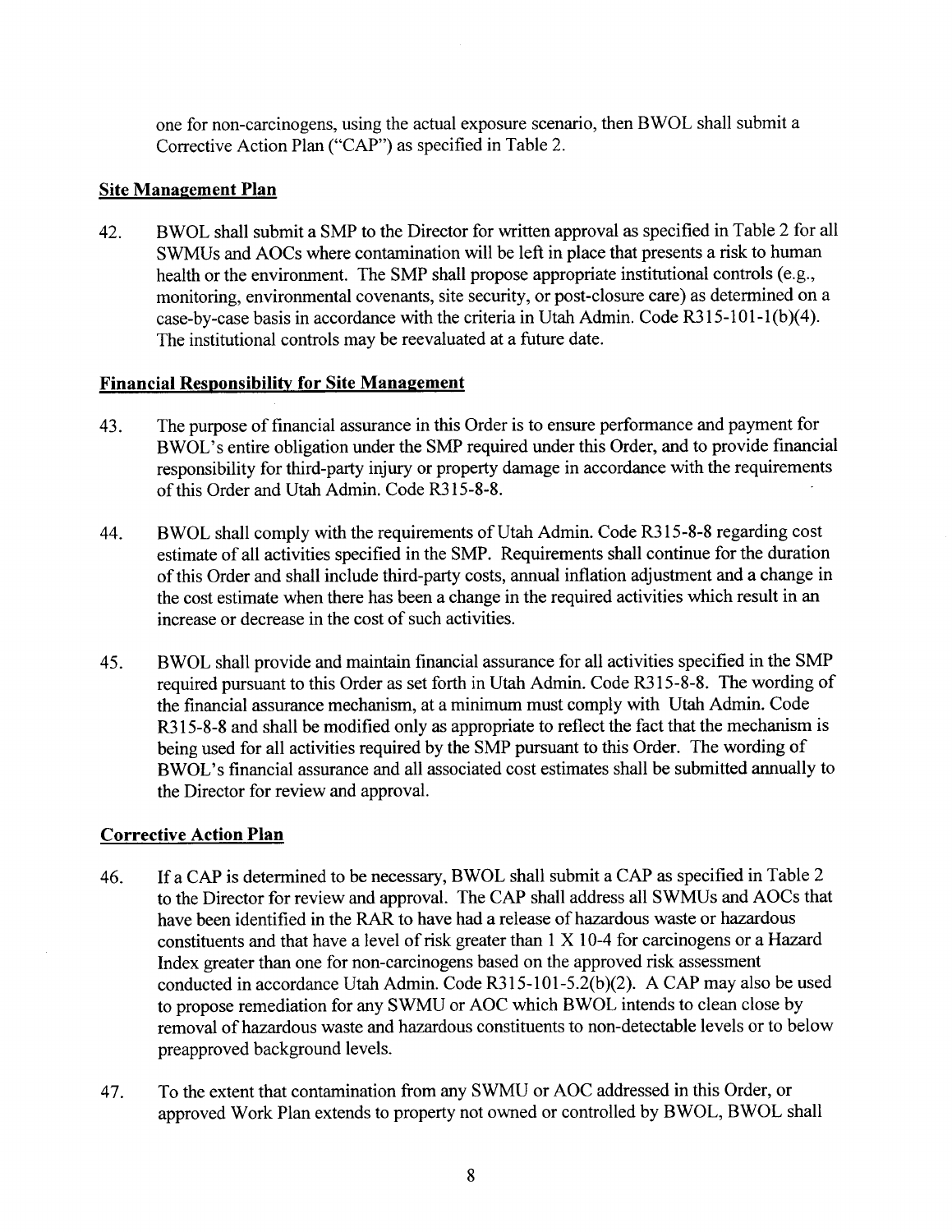implement corrective actions beyond the facility property boundary, as necessitated by the criteria in Paragraph 41, unless BWOL demonstrates to the Director that, despite BWOL best efforts, BWOL was unable to obtain the necessary permission to undertake such corrective action. Required efforts to obtain permission are specified in the Section entitled Off-Site Access.

- 48. The purpose of the CAP is to develop and evaluate corrective action altematives and to outline one or more alternate corrective actions which will satisfy the target cleanup objectives. The criteria identified in Utah Admin. Code R3l5-l0l-1(b)(4) shall be considered in the determination of appropriate corrective action. The CAP shall include:
	- a. Project Management Plan;
	- A summary of the Phase II RFI information as needed to prepare the CAP;
	- Proposed remediation goals or target cleanup objectives;
	- d. The corrective measure(s) which shall satisfy target cleanup objectives;
	- e. Summary of all corrective measure alternatives examined for the CAP;
	- Data Collection Quality Assurance / Quality Control Plan;
	- Data Management Plan;
	- h. Schedules for implementation of corrective action(s); and
	- Community Action Plan  $\mathbf{i}$ .
- 49. BWOL shall provide public notice of availability of the RFI Final Reports, Risk Assessment, and Corrective Action Plan in accordance with BWOL's approved community relations plan.
- 50. Upon written approval of the CAP by the Director, BWOL shall implement the corrective actions(s) according to the schedule approved in the CAP.
- 51. BWOL shall submit a Cleanup/Management Report ("CMR") as specified in Table 2. The CMR shall be prepared in accordance with Utah Admin. Code R315-l0l-8(b).
- 52. BWOL shall submit a Certification of Completion ("CC") upon approval of a SMP or when Corrective Action is completed as specified in Table 2. The CC shall be prepared and submitted for written approval by the Director in accordance with Utah Admin. Code R315- $101-8(c)$ .

#### Off-Site Access

- 53. To the extent that contamination from any SWMU or AOC addressed in this Order, or approved work plan extends to property not owned or controlled the BWOL, BWOL shall use its best efforts to obtain site access agreements from the present owner(s) of such property with thirty (30) days following transmittal of the Work Plan to the Director.
- 54. "Best efforts" as used herein shall include, at a minimum, a written request from BWOL to the present owner(s) of such property requesting the execution of reasonable access agteements to permit BWOL and the Director, and their authorized representatives to obtain access to such property.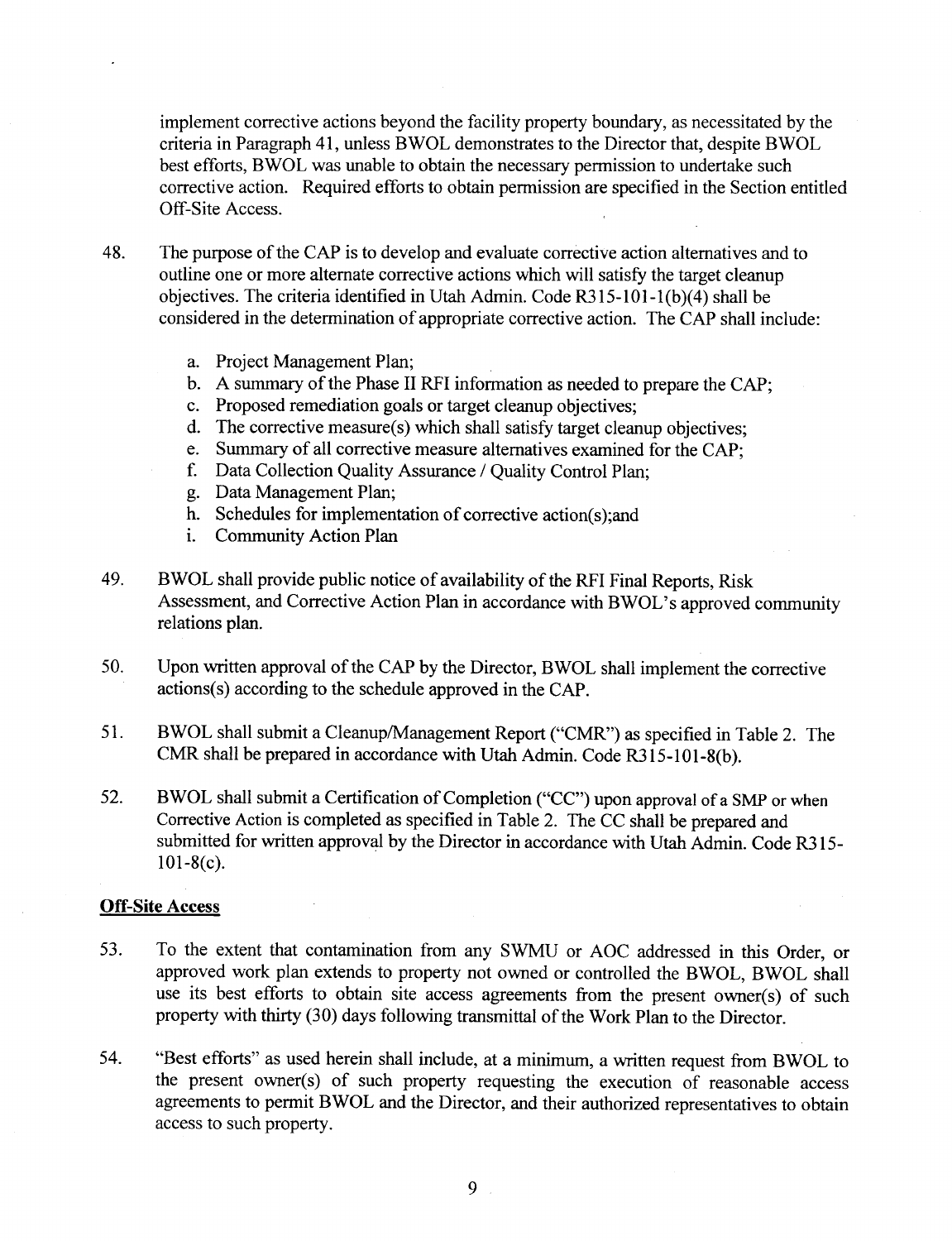- 55. Any such access agreement shall be incorporated by reference into this Order upon execution by BWOL, and, if not previously submitted, copies of fully executed access agreements shall be submitted to the Director.
- 56. In the event that agreements for access are not obtained within the thirty (30) days of the date of BWOL's letter to the property owner, BWOL shall notify the Director in writing within seven (7) business days thereafter regarding both the efforts undertaken to obtain access and its failure to obtain such agreements. The Director may, at his or her discretion, assist BWOL in obtaining access.
- 57. Nothing in this section limits or otherwise affects the Director's right to access and entry pursuant to applicable provisions under the Act, the Rules, Resource Conservation and Recovery Act, or and the Comprehensive Environmental Response, Compensation, and Liability Act.

### Additional Work

- 58. Based upon new information and/or changed circumstances, the Director may determine or BWOL may propose that certain tasks, including investigatory work, engineering evaluations, or procedure/methodology modifications, are necessary in addition to or in lieu of the tasks included in any Director approved work plan.
- 59. If the Director determines that it is necessary for BWOL to perform additional work, he shall specify in writing the technical support and other bases for his determination.
- 60. Within ten (10) days of receipt of such determination for BWOL shall have the opportunity to meet and confer with the Director, or his representatives, to discuss the additional work.
- 61. If required by the Director, BWOL shall submit for the Director written approval a draft work plan for the additional work. Such work plans shall be submitted within sixty (60) days of receipt of the Director's determination that additional work is required, or according to an alternative schedule in the final work plan established and approved in writing by the Director.
- 62. Upon approval of a work plan modified to reflect additional work, BWOL shall implement the work plan in accordance with the revised schedule and provisions contained therein.

#### Interim Measures

63. BWOL or the Director may at any time during the term of this Order identify and propose to the other party an Interim Measure (IM). IMs shall include measures designed to prevent or abate a potential or immediate threat to human health or the environment. If the parties agree on the appropriateness of such measures, BWOL shall implement them as authorized by the Director. Any disagreements between the parties shall be resolved in accordance with Resolution of Disputes. The following factors shall, at a minimum, be considered when developing an IM work plan: